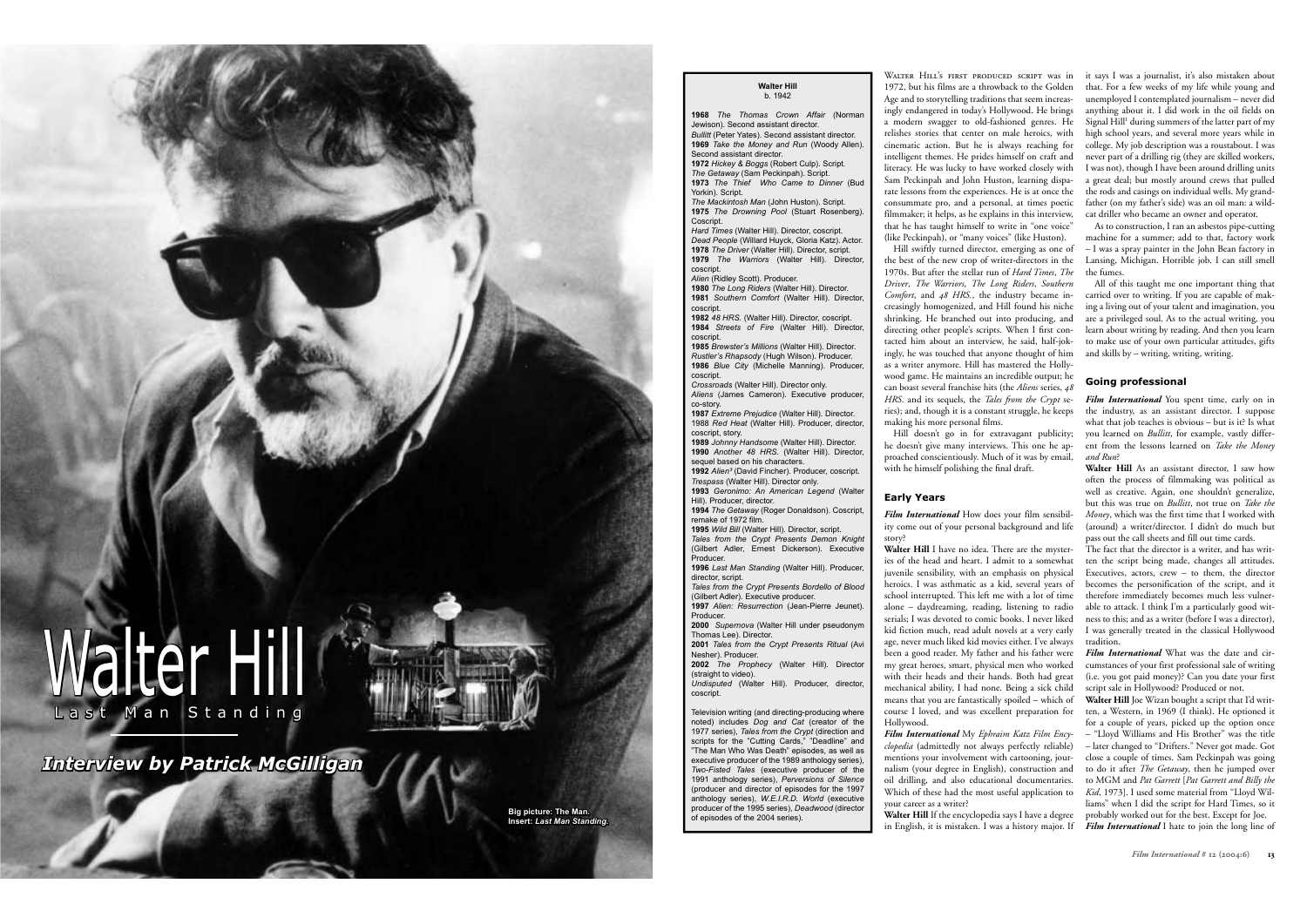

The Getaway: Doc McCoy (Steve McQueen) and his wife in crime, Carol (Ali McGraw). **Below: Sam Peckinpal** 

seems the peak before the decline. What did Peckand a common and a common



people who have asked you about Peckinpah, but Walter Hill I had been hired by Peter Bogdanovich he's a hard subject to avoid. I love *The Getaway*: it to write *The Getaway* (actually to co-write it with him). He had read *Hickey & Boggs*, and got the proinpah bring to that collaboration as a writer? Or ducers (Foster and Brower)<sup>2</sup> to sign me up. I'm acwas he (my impression) partly frustrated and inar-<br>was he (my impression) partly frustrated and inar-<br>ully not sure that Peter ever read Hickey ex Boggs but Polly Platt did: they were separated, but she was still a very big player in his life.<sup>3</sup> I

Anyway, Peter and I began to write

 $-$  I was in San Francisco with him

We had maybe twenty-five pages

when we went back to I.A. and

Steve McQueen fired him Noth-

ing to do with the pages (we hadn't

turned anything in) – personality

thing. So I started over (Peter was

trying to make a Hitchcock-like picture out of the material, which I wasn't very comfortable with, but I was doing my job, man.)

I wrote a first draft in about six weeks, and then they hired Sam. He came in from England where he had been finishing up Straw Dogs (1971). I assumed he would do any rewrites himself, or bring in one of his cronies; but we talked, got on well, and he kent me around While I was doing changes (mainly trims, dialogue polish, and probably most  $\text{critically} = \text{point from period} = 1949 = \text{to content}$ porary) he gave me several of his old scripts to read. He had a motive. He suggested I lift a few pages out of one of them and adapt them to the story at hand. Which I did. This was the first time I ran into the idea of directors reworking old scenes and making them fit anew. I've done it myself a number of times. As they say, most of us only know one story. One of the pleasant surprises of my life was how little Sam changed my *Getaway* script while they were shooting. And I thought it came out to be a pretty good film - certainly well directed well shot and for the most part, well acted

In speaking about Sam, you need to be careful about which stage of his career you're talking about. I think the dividing line is around Pat Garrett (a film I'm not wild about, but I know others are). Obviously I'm talking about alcohol and, let's say, various other forms of intoxicants. I'm in no position to throw stones, but Sam's habits were welldocumented and in the end, very self-destructive. He was alcoholic, but functional and rational up to about this time – after that he was in and out of coherence, especially artistic coherence. I'm trying to be dispassionate here  $=$  it's difficult I was very fond of Peckinpah. We weren't terribly close, but he was a friend. He helped my career in many ways and many times encouraged me as a writer and a director. He could be a lot of fun  $=$  be had a wicked sense of bumor – but he also had most of the traditional manifestations of an affluent alcoholic and they aren't pretty. For instance, excessive reliance on toadies and flunkies, talking badly about people he actually liked, and that liked him, and the constant paranoid search for dislovalty was absolutely Nixonian

Peckinpah was a good writer, but he only had one voice. He could just write his kind of thing: Westerns, hard guys, bitter-enders. But he wrote them quite well. He was good at structure, and good at finding the ironic moment. On dialogue, it's a little harder to be completely generous. He was good at finding short catchphrases for characters that described their inner-workings, but I always thought he was way too explicit in having char-

acters baldly state thematic ideas. The contrast with John Huston I think is interesting. Huston, like the more traditional screenwriters, could it's impossible to imagine Sam writing Dr. Erlich's Magic Bullet (1940), Jezebel (1938), or Wuthering Heights (1939). Treasure of the Sierra Madre (1948) This sounds like a criticism of Peckinnah, but isn't meant to be I actually think you are much better off writing in as narrow a voice as possible (produces higher quality work, and a more personal state-

ment), but the other side of that coin (and Sam is illustrative of this), you probably burn out faster. **Film International** Do you feel you write with one voice or more?

Walter Hill I'm old-fashioned. I can write in more than one voice, but I think all my best stuff is when I play to my strength. Unfortunately, in my case, those projects are much harder to get made.

Film International I know there is some trick to writing for Paul Newman, who can be fussy but it seems like an elusive enjomatic job from the outside. You got away with it twice in the early 1970s. How' Serendinity'

Walter Hill I didn't know Newman at all. Still don't. I was around at the beginning of the shooting of *The Mackintosh Man*  $(1973)$  – "The Freedom Trap" in those days. We did have a couple of meetings to go over rewrites - he was quite pleasant, struck me as the kind of guy that wanted to live to be a hundred, and have everybody love him. He may make it.

That whole thing [The Mackintosh Man] was a real fiasco. The novel wasn't much, my script wasn't much, Huston was doing it for the money, and

Newman was doing it because Huston was doing it. I got into *Mackintosh* because it got me out of being sued. A couple of vears before. I had been signed to write an original Western for Warner's ("The Big R.B.," never got written) when a spirited fight broke out over their selling my script *Hickey*  $\mathcal{E}$  Boggs to U.A. I had been paid \$15,000 (I think hard to remember) and they sold it for a couple of hundred thousand. My agent (leff Berg) took the position that Warner's was meant to be making movies, not brokering scripts, and certainly not without cutting the writer in on the windfall. You can see where this is all going: anyway, a year goes by. Warner's is mad because they are not getting an original script by me as promised by signed contract, and they had paid me some startup money (thirty years later, I can see they had a point). So Berg settles the whole mess by jacking up my price on the old "R.B." deal, and tells them I'll adapt something for them. They (literally) send me a box of novels they owned  $-1$  pick one out and crank out a draft – remember I'm still furious about the Hickey & Boggs transaction. The book was a halfassed spy story, a genre that's never been one of my favorites.<sup>5</sup> In truth, and pretty obviously, I should never have done the damn thing. I wrote (I think)

I'm old-fashioned. I can write in more than one write in many voices. For instance, VOICE, but I think all my best stuff is when I play to my (1938), or *Wuthering Heights* (1939).<sup>7</sup> **Strength.** Unfortunately. in my case, those projects are much harder to get made.

> a workmanlike script – this is the dangerous gift of being able to write in more than one voice – but it wasn't anything more than workmanlike Certainly nothing special. Anyway, vaguely embarrassed. turned it in and left town. A couple of weeks later I called Berg from San Francisco, and he immediate-Iv save "Where the shit have you been? Everybody's looking for you - great news, blah, blah ..." I'd been driving all over the Gold Rush country and stayed a while over in Reno; he told me to get my ass back to L.A. because Newman and John Huston were doing my script. And it was true. But ...

They flew me to London, then to Ireland to work with Huston. We didn't get along very well with the work, but he was great at lunch and dinner. He kept wanting to stick to the book, and I kept suggesting we'd better change as much as possible. (I know all this sounds more than a bit r<br>self-serving and have the accuracy of hindsight but trust me, it's true.) Anyway. I felt a bit desperate, smelling disaster. And Huston refused to get too excited about it all. By then he'd survived many disasters, and he was a bit preoccupied; it was a bad time for him. He was getting sick (emphysema). having a lot of problems with his new wife (massive too crazy about the movie.

understatement), and had a lot of money trouble. got fired in the end. Huston ended up writing a lot of the final script (later, he was reluctant to admit this, as well he should have been), as did a couple of other writers - Gerald Hanley and someone else. I forget who As to the finished film I wrote about eighty percent of the first half (I'll let somebody else do the math), nothing after that, Somehow I ended up with sole credit on the thing  $=$  just my luck

I had ambivalent feelings about Huston for vears and then we got tossed together again over Revenge This was back in L.A. in the mid-eighties. He was lonely, broke, very sick, living in some crappy house up in Laurel Canyon. He had just written a script based on Jim Harrison's story with his son. Tony - coincidentally. I had co-written a script with David Giler several years before from the same material And originally Harrison had written a draft. I think for Jack Nicholson. Ray Stark tried to engineer a blending of the Hill/Giler and Huston/ Huston scripts, which I was to direct: Huston, who really should have directed it, was too enfeebled a that point. Oddly enough, he seemed to like our script better than his own, save for the ending – the  $last$  thirty pages actually  $-1$  think he was right 1 can still hear him. "You have completely fucked up

> everything that the story is trying to be about, torn the petals off the rose."<sup>6</sup> He loved to argue. I remember once I happened to make a passing complimentary reference to Apocalypse Now (1979), and Huston did thirty minutes on what crap the film was – wouldn't hear a word in favor of it

At this time he was getting ready to direct the lovce story (The Dead, 1987) in some warehouse out in the Valley He was playing the last card and knew it. They were brave last days. Anyway we made our peace

The other Paul Newman project was vet one more mess. Larry Turman and

David Foster (David had produced *The Getaway* had a deal at Fox and asked me to do a script of Ross MacDonald's The Drowning Pool. Richard Mulligan was to direct. I did a draft and tried to toughen un the material, and put a little more muscle in Lew Archer's pants, which was probably a mistake. Certainly the studio and the producers ended up feeling that way; their main criticism was MacDonald's fans don't respond to physical action. They may have been right but I thought going in the direction they wanted with the script was the highway to dullsville So I more or less jumped ship to start writing Hara Times at Columbia for Larry Gordon

What followed on *The Drowning Pool* was the usual Hollywood horseshit. Lorenzo Semple rewrote me Tracy Keenan Wynn then rewrote him And finally. I think Eric Roth did some work on it In the finished picture, there are a couple of scenes that I can say I more or less wrote – beyond that not much. Mulligan left the project when I did: he and I got along fine. Newman wasn't part of the deal at the time. I think he came in after Lorenzo's draft. As you may infer from my remarks. I wasn't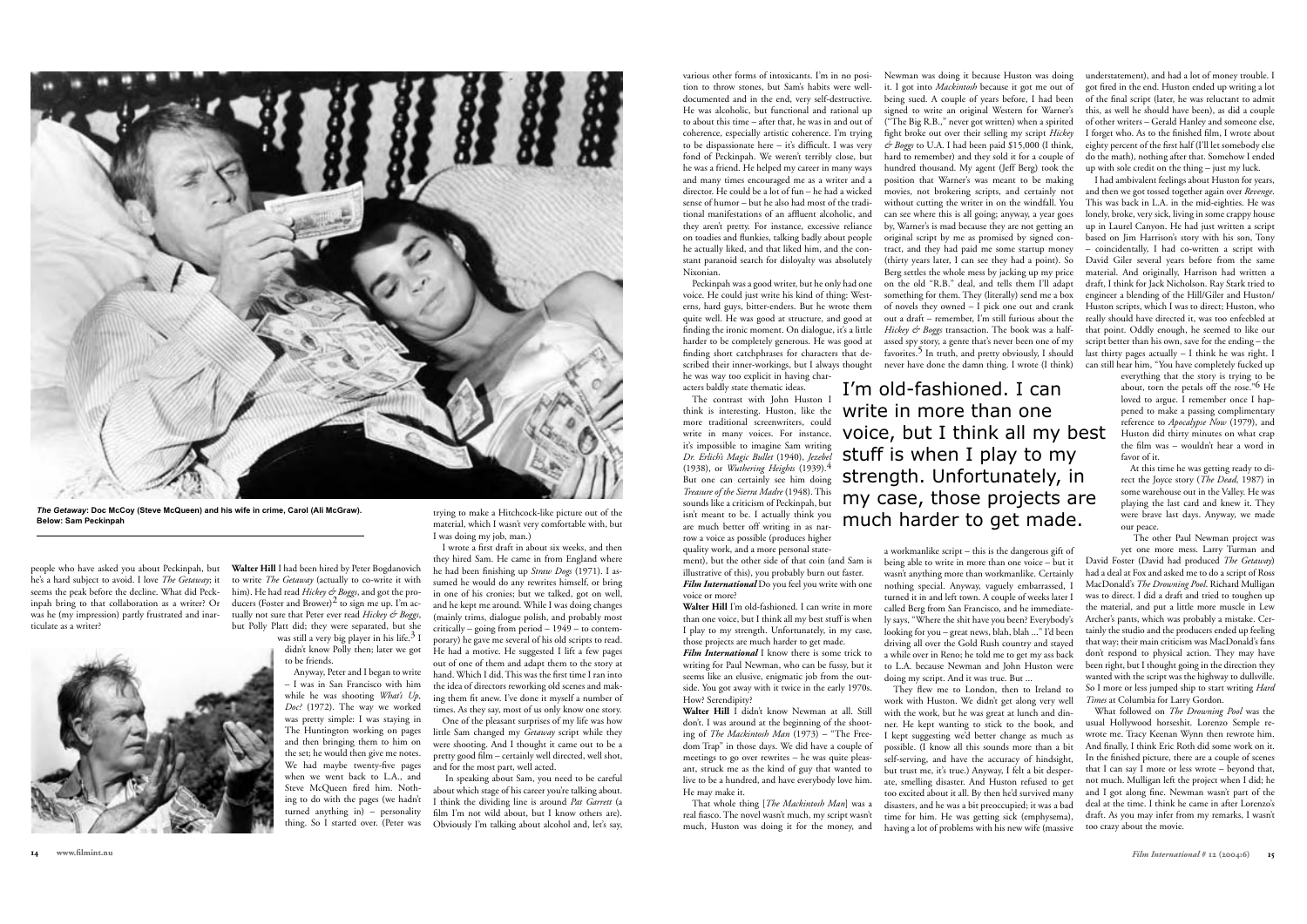## On screenwriting

Film International How did you teach yourself screenwriting?

Walter Hill The usual story - read a lot of scripts, saw every possible movie. Wrote a lot at night. My big problem was finishing - I must've written twen- $\frac{1}{5}$  tv-five first acts – abandon and move on, abandon and move on This went on about three years Funny thing once I was able to finish a script I was able to make a living at it right away.

Film International I don't mean the format so much. I mean the essence of it, as well as the kind of style you preferred. Were you influenced by specific scripts?

Walter Hill Alex Jacobs' script of Point Blank (1967) was a revelation. He was a friend (wonderful guy, looked like a pirate, funny and crazy). This revelation came about despite a character flaw of mine. I have always had difficulty being complimentary to people whose work I admire, when face-to-face with them. This is not the norm in Hollywood, where effusiveness is generally a given. Anyway, a mutual friend told Alex how much I admired *Point Blank* and John Boorman Alex then very graciously gave me a copy of the script. This was about the time he was doing The Seven-Uns  $(1973)$ 

Anyway, by now I'd been making a living as a screenwriter for maybe two or three years, and had gotten to the point where I was dissatisfied with the standard form scripts were written in - they just all seemed to be a kind of sub-literary blueprint for shooting a picture, and generally had no personal voice. Mine were tighter and terser than the average, but I was still working within the industry template and not too happy about it. Alex's script  $\frac{1}{2}$  inst knocked me out (not easy to do); it was both playable and literary Written in a whole different way than standard format (laconic elliptical suggestive rather than explicit, bold in the implied editorial style), I thought Alex's script was a perfect compliment to the material, hard, tough and smart  $=$  my absolute ideals then. So much of the writing that was generally praised inside the business seemed to me soft and vastly overstated = vastly over-sentimental. Then and now. I haven't changed my opinions about that. But I have changed them about the presentational style.

Anyway. I immediately resolved to try to go in that direction (that Alex had shown), and I worked out my own approach in the next few years. I tried to write in an extremely spare, almost Haiku style. Both stage directions and dialogue. Some of it was  $\frac{1}{2}$  bit pretentious = but at other times I thought it worked pretty well. I now realize a lot of this was being a young guy who wanted to throw rocks at windows

#### Film International What scripts did you write in that particular style?

Walter Hill *Hard Times* was the first, and I think maybe the best. Alien (1979) – the first draft, then when David and I rewrote it, we left it in that style. The Driver, which I think was the purist script that I ever wrote, and *The Warriors*. The clean narrative drive of the material and the splash-panel approach



**Hard Times** Poe (Strother Martin), Chaney (Charles Bronson). and Spencer "Speed" Weed Lames Coburn) prepare for an illegal fight in the streets during the Depression

**The Detective** (Bruce Dern) haraccoos The Driver (Ryan  $O'$ Neal)

Driver



ing to make work. Of course all this depends on the nature of the material: I don't think the style would've worked at all had I been writing romantic comedies

Film International You appear to have a knowledge and appreciation of certain screen writers of the past. Are you conscious of the influence of particular old time screen writers?

Walter Hill I did some homework. You owe it to the craft. Borden Chase, Lamar Trotti. Ben Hecht (probably the classic example of the multi-voice screenwriter), Preston Sturges, [Robert] Riskin, and of course Hawks - who was a writer/director. though he's usually not billed that way. I don't pretend to be a scholar about the history and evolution of screenwriting, and I think you have to approach

to the characters perfectly fit the design I was try- it as a craft rather than an art. But it's the old story; if the craft gets good enough it is an art.

Film International In general, how much do you need a co-writer, either for balance, feedback, or iust company

Walter Hill As they get older, writers tend to specialize given their particular comfort zones, but I'm still trying to be flexible. I'm happy to sit down and write an original, an original on spec or after a pitch (one of the first rules I learned but have broken many times - never write for free, and never use your own money to buy a project), or adapt from a source. I like co-writers for all the reasons vou've mentioned, but I've discovered there're very few people I can work with. It's just such a delicate thing; you have to be on the same wavelength, not that you won't have some roaring discussions - you

should really like each other, otherwise the process is so intimate that you will probably end up trying to choke your partner. Co-writing is great for two basic reasons: you've got an equal to test your ideas against, and vice versa; the other reason being you have someone you can have some laughs with. .<br>I can't write with someone unless it's funt as vou know, writing alone can be very grim.

In the past, I've only written with (as opposed to have worked with) three guys - David Giler Larry Gross, Lukas Heller, With David, we usually ended up working in hotels with plenty of time for TV sports and long dinners where alcohol was served Lately he and I have worked at his place up in the hills – that's where we did *Undisputed* (2002). Lu-

The Warriors: poster art

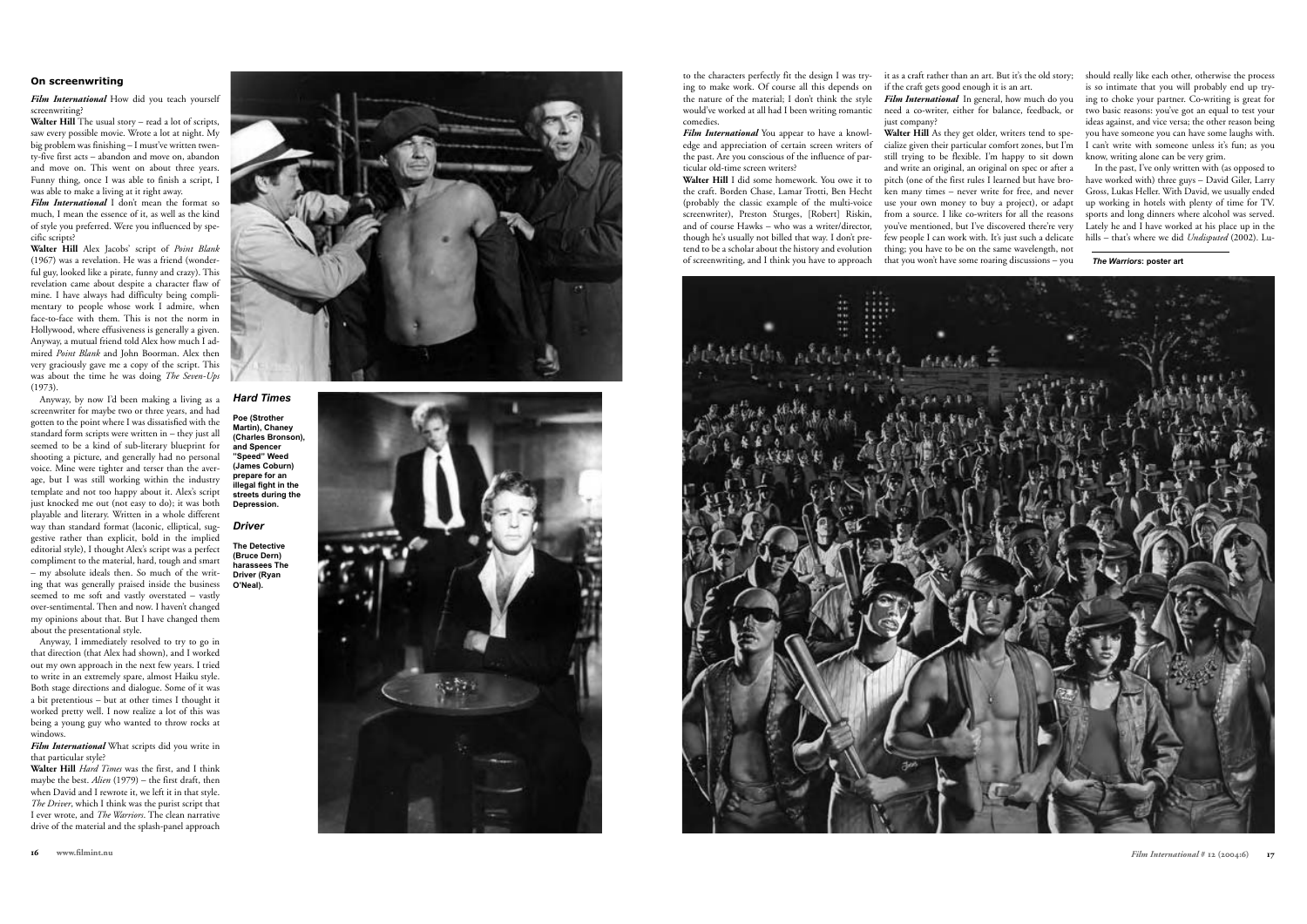kas and Lalways worked out at my beach house. We also made arrangements for TV sports and dinner Larry and I usually worked at whatever studio was paying us; then we'd each go off and write; then we'd hook up the next day. Obviously you work with people because they're giving you something that you think is going to make it better.

David's the best dialogue writer I've ever known. And he's got a marvelous canacity for coming up with the unexpected  $=$  a u-turn that's novel but at the same time underlines what you're trying to do with the material. A lot of the time he'll present it as a joke, and it'll turn out to be a great idea. Like in *Alien*, when the Ian Holm character was revealed to be a droid – that was David.

Lukas was also a great friend - I miss him very much – he was just really good at everything about screenwriting. Construction. Story. Dialogue. Theme. A terrific adaptor, he had to have source material. Other than that, he had all the bases covered. Three to five pages a day, then pass the bottle.

Larry is an unanologetic intellectual Very rare in show business. Extremely well-read.

Extremely knowledgeable about the history of film. He's very good at keeping scenes on the thematic tract. We'll discuss something and he'll then cite a moment from Dostoevsky. Borges, Yeats, or some such to illustrate it: then we sit there and try to figure out how to steal it. (laughs)

Film International People always say that writing is a lonely profession, but directing, although you are surrounded by people, is also a solo act. I can figure out what might be professionally required - but what is psychologically necessary for a writer to make the leap to being a director?

Walter Hill Writing does not train you for the following essentials in directing - verbally transmitting your ideas to other people. Suffering fools, Practical problem-solving of a physical nature. Leadership that falls somewhere between being the first of equals, or a ruthless tyrant – depending on your character and the role you choose to play. Most of all, a sense of how to deal with the ac tors, to give

them confidence they're in good hands and are in an environ ment  $\mathbf{r}$  $\overline{d}$ their best work However. most of the real work of both directing and writing is interior, private. personal. non-collective, idiosyncratic.

#### **Writer-Director**

Film International Hard Times: how much of a struggle was it to get your first directing job? Walter Hill I met Larry Gordon in the spring of 1973 - he was running A.I.P. then, and he told me he'd give me a shot at directing if I'd write a script for him. We had to find a subject, obviously  $-$  something that appealed to both of us – then he moved over to Columbia Larry was going to have his own unit that specialized in low-budget action  $films$ 

Larry is one of the great characters; from Mississippi, obstreperous, high-decibel, tough businessman, real smart, and can make you laugh for hours. The first thing he told me was that he didn't figure he was taking much of a chance on me as a director: Lcouldn't be any worse than the ones he'd been working with at A.I.P., and at least he'd have a shot at getting a good script. I was in that bullshit "hot-writer" phase coming off The Getaway, so we made a deal; write for scale direct for scale and they couldn't make the picture without me. So it was a good bargain for everybody; they got me cheap, and I got a shot at directing. The truth is, I would've paid them for the chance.

Larry had a project set in San Pedro about streetfighting for money. He had developed a script from  $a$  newspaper article – it was contemporary and pretty rough stuff - very A.I.P. I thought maybe if you did it more like a Western with a kind of mythopoetic hero, it might take the edge off - give it a chance to come up-market. Larry went with that, so we made it period  $-$  set it in New Orleans. Larry had spent a lot of time there: he went to law school at Tulane. He knew a lot about the city and I thought I knew a lot about everything. (laughs) Anyway, I guess I took a deep breath - a subject matter I loved, a producer I respected, a deal that said I could direct - here was my chance, no excuses allowed. I wrote a draft, then rewrote it four or five times before I finally got it. But I did get it, and I knew it. I knew it was going to get an actor, and get made

Film International How much of a struggle was it to hold on to the job and do it properly?

Walter Hill I shot it in thirty-eight days. It seemed like about a year and a half I got along pretty well with [Charles] Bronson, not so well with [James] Coburn, loved Strother Martin. I had written a rather exotic character: Strother asked me if he could just play it like Tennessee Williams, I said.

**The Long Riders** Right: The botched robbery.

Below: Band of brothers, From the left: Cole Younger (David Carradine), Jim Younger (Keith Carradine), Bob Younger (Robert Carradine), Charlie Ford (Christopher Guest). **Bob Ford (Nicholas Guest).** Ed Miller (Dennis Quaid). Clell Miller (Randy Quaid), Frank James (Stacy Keach), Jesse James (James Keach)



great, and that took care of it. Strother could be very waspish, but he was a gentle soul. He gave me a special edition of Whitman when we finished. I was sorry we never got to work together again. The cameraman, Phil Lathrop, helped me enormously. Film International How much of a switch was it. going from writer to writer-director?

Walter Hill Not a lot. Some people have a knack for it  $-1$  think I fit that category. What I think is deplorable is the notion that directing is an extension of a writing career, and that those who don't make the jump are somehow the less for it. Film International Is it possible to say which

of your films was made with the greatest creative freedom? Walter Hill I can't honestly say I've ever had a lot

of producer interference. Larry and I used to have fights, but they were always couched in good humor and respect. And when he disagreed with me. he never went to the studio behind my back. To a lot of people, Larry's a bit of a rough character, but I always found him to be more than honorable I haven't always done so well with the studios

Film International Even in that period, in the  $1970c$ 

Walter Hill The first two films went okay – when I turned my cut over to Columbia on *Hard Times*. they had two little notes: I said no, and they said fine. I had some real fights with Michael Eisner on The Warriors and a few years later on 48 HRS But Larry always smoothed them out as best as possible

Film International Do you like Eisner? Walter Hill I like him about as well as he likes me. Let's let it go at that.

Film International You made two films for him: both made money and got good reviews. Walter Hill To be honest I never liked his general

approach: he was the prototype of the executive that led us to the high-concept, market-driven studio. I realize that makes me sound like a Luddite. but fuck it. I have to admit had Eisner not taken the path, someone else would have.

My clearest impression is that Eisner wanted movies to be a kind of pleasantly flavored chewing gum, and was almost physically uncomfortable in dealing with anything about the dark side of the human heart. There's no taking away he's a hugely successful businessman, and he was obviously a great fit for Disney. I liked two things about Michael: he didn't give a damn about what vou thought about him and he had an unshakable belief in his own opinions: both are rare qualities in film executives. Unfortunately, the unshakable belief had a downside: he had great popular instincts but he lacked anything approaching artistic taste. And to be really good, you need both.

The whole executive/writer thing is obviously tricky. I've liked a lot of them, but Eisner. I just found all his notes, ideas, and enthusiasms to be so shallow. I liked being around Alan Ladd. Gareth Wigan, John Calley – smart guys that had very high standards. I certainly don't believe that studio interference has ever made any project I've been around more commercial. Or better. The best defense is a good script. It all starts there.

Film International Was the script process on  $48$ HRS. acrimonious?

Walter Hill 48 HRS, started out as an idea by Larry Gordon. In the original story, the governor of Louisiana's daughter was kidnanned by a vicious criminal who stranned dynamite to her head and announced to the world there were forty-eight hours to pay the ransom or KABOOM. Solving this dilemma was obviously a job for the meanest cop in New Orleans, who goes to the worst prison in Louisiana and gets out the most vicious criminal in the history of the state, a Caiun, for his special knowledge about the devious ways of the kidnapper who, coincidentally, used to be his cellmate. .<br>The cop and the con don't get along very well, but finally hard justice is done to the miscreant. Very hard justice. As you can see, in some ways things changed a bit. And in some ways they didn't. I guess this is a good example of my juvenile sense of heroics, because even though I'm poking a little fun here I loved the basic notion of the story Right from the first

drafts, while he was living at my house up off Mulholland – right after we had finished *Hard Times*. Roger was the editor on the film: he wanted to direct. and Larry and Lencouraged him to write his way into the iob. Bill Kerby wrote a draft, as did a couple of other guys - the project moved from Columbia to Paramount. Then Tracy Keenan Wynn wrote a draft. I guess then it was my turn: I wrote a quick draft that took it in another direction. This was meant to be for Eastwood. Larry got him interested in the story, but Clint wanted to be the convict. As I was leaving to do The

a prisoner role in Alcatraz with Don Siegel Escape from Alcatraz. 1979]  $2nd$ that pretty much put paid to the idea that he would Alcatraz turned out to be a

Another couple of years went by nothing much seemed to happen: then out

of the blue, Larry called me and asked if I'd do

# **Streets of Fire Big picture: Raven**

Shaddock (Willem Dafoe). **Inserted: Walter Hill** direction a scene

the picture with [Nick] Nolte. Suddenly everything had broken right, and Larry put the movie togeth er: a good example of a persistent producer  $-\tilde{L}$ arry

never quit on it. We shot the film seven years after

Up to this point, there wasn't any acrimony that

knew about. But once we had a start date, and

Larry Gross came in to help me tune the script up.

then it got pretty rough and staved that way until

the movie came out in the first part of December

We started shooting in the middle of May, if I re-

member correctly, with about a seven-week prep.

Larry Gordon was busy on a lot of his projects, so

he had Joel Silver, who worked for him, produce

the movie on a daily basis while he Harryl oversaw

Film International So Larry remained active on

Walter Hill Yeah. Very much so. I think 48 HRS

was our fourth movie together, and by now we were

great friends. This was about the time Don Simpson

 $\overline{\phantom{a}}$  the studio figured out this system

wasn't so hot. So Ricardo Mes-

tres started doing the notes,

and Don just signed them. It's

actually not correct to call the

notes Eisner's: Michael would

have some general notion

about the script and

he'd put it in the

pipelines.

then

Roger had written his draft.

what was going on.

the project?

was carrying water for Eisner: Don was President of Roger Spottiswoode wrote one of the early Vice President in charge of the Western Universe something like that  $-$  one of those phony titles they give each other. A few months later they fired Don and made him a producer – the way he lived made them nervous. Anyway. Don would get Eisner's notes and transmit them to me. They were usually incoherent, more or less depending upon the amount of drugs Don had ingested. At some point

Long Riders. I suggested to the studio that we flip the roles, and I'd rewrite it with the idea that Eastwood be teamed up with Richard Prvor, But Eastwood didn't want to play a cop - that would bump his *Dirty Harry* series over at Warner's. He was right about that. Then he decided to do



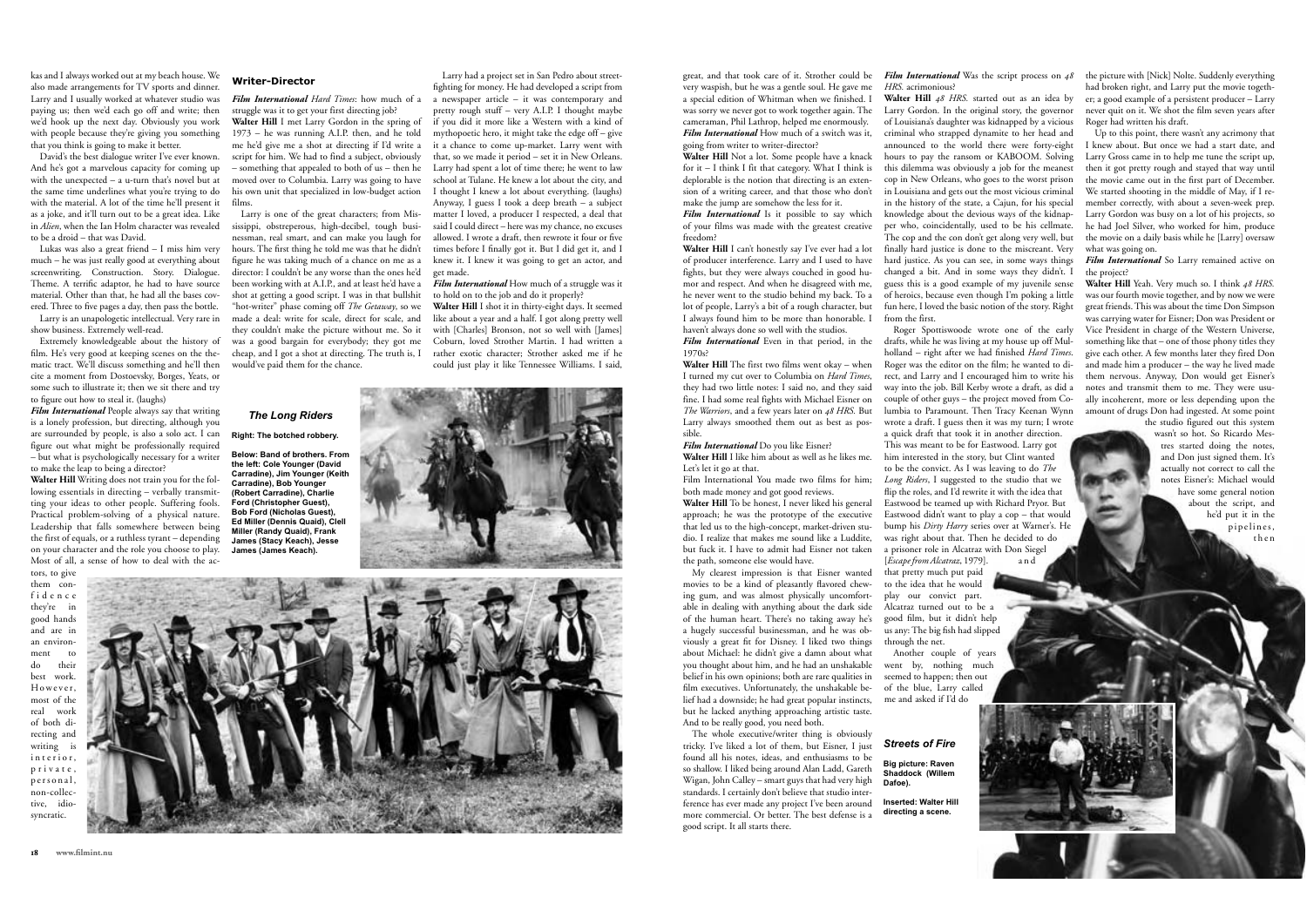

**AR HRS** 

Above: Convict Reggie Hammond (Eddie Murphy) and cop Jack Cates (Nick Nolte) trying to outstare

Right: "I am your biggest nightmare: a nigger with a hadge!" Reggie going wild in a redneck har



Another 48 HRS Above: Jack and Reggie at each others throats again Right: Walter Hill relaxing on set with his two leading men.

Those Who Also Serve would try to implement them with specific ideas. So the notes you were getting represented a committee trying to assuage their hoss Classic studio procedure

Film International What did you do with the notesi

Walter Hill I usually read them and tossed them then after a while. I didn't read them and tossed them - finally, I jut started sending them over to Joel [Silver], unread, and told him to tell me if there was anything any good in them. He had his secretary read them, and she'd tell Joel what she thought.

story analyst

Walter Hill Shit no, she wasn't, Anyway, Eisner was frantic that I wouldn't let the movie get funny  $enoub = which was hullshir. But you know the$ drill; they only think 'funny' is what's on the page. was improvised?

Jokes. Situational gags or sight gags are usually bevond them unless you go up to their office and act it out. I've never been much for that. So Larry Gross and I just kept writing, specifically to the personalities of Nick and Eddie  $[Murphv]$  = and we got it where we thought certain scenes would play to their strengths. The big problem in a sense was Eddie - I know I should have such problems on all my movies – and turning him into a real film personality, not letting him simply be a comedy sketch character out of *Saturday Night Live*. Larry Gross and I were rewriting Eddie to the very last day of shooting. The more we learned, the better Film International I assume she wasn't a trained he got. Of course, it's obvious that he was a gold mine of talent. I guess we did something right - Eddie played basically the same character for the next ten vegre

Film International How much of Eddie's dialogue

Walter Hill Not a lot. Occasionally he came up with something really good which I was smart  $\frac{1}{2}$  enough to go with. I mean, he is a very funny guy when he wants to be. But let's not get into the idea that William Powell and Myrna Lov really talked that way. They had writers.

Film International In the redneck bar scene, who wrote the line - "I'm your worst nightmare - a nigger with a badge"?

Walter Hill I did. That scene was done out of sequence, pretty much at the end of shooting. Eddie started a few weeks after principal photography began (he was finishing up his commitment to Saturday Night Live) and I had arranged to do most of his heavy lifting as late as possible in the schedule, so we'd have more time to write to him and work with him. The atmosphere on the set was terrific We had a lot of fun making the movie But the atmosphere at the studio as I've indicated was lousy. When I did the gunfight scene in the hotel, where Nick faces off with Jimmy Remar - I think it was the first or second week after we got back to L.A., they (the executives) went to dailies and said I'd never work at Paramount again. Film International Why?

Walter Hill Too violent. They thought it would **bill** the humor Eilen International Vou did work at Paramount

 $\overline{1}$ 

Walter Hill Yeah. But they were all gone. Film International Did they really want to fire Eddie Murphy?

Walter Hill Yes. But that wasn't Eisner. Several of the executives didn't think Eddie was funny. Or, to be precise, they didn't think he was like Richard Prvor, who was the definition of funny black man at that time. I showed Eisner some cut footage and he thought Eddie was fine, but that I was still not letting the movie be funny enough. He kept talking about "block comedy" scenes. That's a TV expression. I'm not exactly sure what it means. I

told Michael I didn't know what the fuck he was talking about, but not to worry. the story was coming along fine. And that Eddie was very funny. As usual, Larry Gordon smoothed it all out, and I kept shooting. The person that really undershooting. The real relationship of the stood that Eddie was doing great was Joel Remember this was Eddie's first movie and he was all over the place, but Joel understood we were only going to use the good stuff. And there was plenty of that.

### **Producer-writer: Alien**

Film International You were working in a special niche of your own in the late 1970s and early 1980s with *Hard Times* The Driver The Warriors The Long Riders and *Southern Comfort* – lean, elegiac films which, I'm guessing, benefited from modest budgets and expectations, as well as low producer interference.

Walter Hill Yes, that niche no longer exists. The middle ground has largely faller out of the studio system.

Film International Is it possible to sav. for you, which of them turned out the best? Or, in retrospect, your favorite?

Walter Hill I couldn't say. They're social as well as aesthetic experiences. If you point a gun at me. I'd probably say Wild Bill (1995) is as good as anything T've done. But that was vears later.

Film International Are the mega-hits like 48 HRS a kind of mixed blessing?

Walter Hill The positive factors are obvious and on the whole outweigh everything else. A big hit allows you to go forward, keep working. But the financial people constantly want you to not simply repeat vourself (I'm not against this in principle. remember we only know one or two stories), but they usually want you to go out and make exactly the same movie right down to the shoelaces. I am against that. If I may digress, this old saw that I've just used again about only knowing a couple of sto-

ries, is actually quite accurate if one substitutes the word "theme" for "stories." Film International Speaking of mega-hits, can you

clarify your contribution to the Alien series? Walter Hill I generally duck answering Alien ques tions in interviews - so much of it ended up acrimoniously, and when you give your side it usually comes out sounding totally self-serving. Eilm International Alien was the first time you

functioned as a producer Walter Hill Yes. This is complicated = mainly I'll try to talk not as a producer, but as a writer – however in this case it's difficult to separate...

David and I had formed a production company with Gordon Carroll<sup>7</sup> = this was about 1975. About six months after we started. I was given a script called *Alien* by a fellow I knew (Mark Haggard, interesting guy, a real John Ford expert) who was fronting the script for the two writers (Dan O'Bannon and Ronald Shusett). I read it, didn't think much of it, but it did have this one sensation-



Alien: Ellen Ripley (Sigourney Weaver) lost in  $00200$ 

al scene – which later we always called "the chest burster." I should probably also say that *The Thing*  $(1951)$  was one of my favorite films from when  $\tilde{I}$ was a kid: and this script reminded me of it, but in an extremely crude form.

I gave it to David with one of those "I may be crazy, but a good version of this might work" speeches. The next night, I remember I was watching Jimmy Carter give his acceptance speech to the Democratic convention, and was quite happy to answer the phone when it rang. It was  $David -$  he told me I was crazy, but he had just got as far as the big scene O'Bannon/Shusett script is difficult to answer. (the chest burster) and it was really something. So basically off the strength of that we acquired the

rights and kicked it around for a few weeks, trying to figure out what to do with it. Remember, neither of us was a real sci-fi writer or a horror writer, but we were arrogant enough to think we understood how the genres worked. First, we gave the original screenplay to the studio we had a deal with (Fox): they read it and passed (actually it had been previously submitted to them, so technically they passed twice) but we just didn't want to let it go. We believed that if you got rid of a lot of the junk  $=$  they had pyramids and hieroglyphics on the planetoid, a lot of von Däniken crap, and a lot of bad dialogue  $=$  that what you would have left might be a very good, very primal space survival story. Finally, I said I'd give the fucker a run-through (it was now around Christmas holidays). David was going off to Hong Kong with his girlfriend, but before he left we thrashed it out pretty good.

Film International How did the rewrite diffe from the original script?

Walter Hill For starters, in the original material, it

was an all-man crew and the creature was some kind of outer space octopus  $=$  the main idea David and I had was to do a slicked-up, high-class 'B' movie that as best we could avoided the usual cheeseball characters and dialogue. This doesn't seem like much now, but the notion that vou'd write up to a 'B' movie idea – make it to be played with the same intentions and style as high drama - that was out of the box, then. And, pretty obviously, we were thinking like producers before we began to deal with it as screen writers.

One other thing  $-1$  resist science fiction that suggests the universe is some thing other than dark, cold, harsh, dangerous. I said before how much I liked Hawks's *The Thing* and one of the ideas in the finished script that I liked best was the way it dramatized and valorized instinctive wariness and practicality when dealing with the unknown, over the needs of science. Right from the first. I wanted very much to get a version of that into the script. And I think that quality is what made the movie so American, even though it was shot in England, had an

English director, English technicians, and several English cast members.

David had suggested making the captain (Dallas) a woman I tried that but I thought the money was on making the ultimate survivor a woman  $-$  I named her Ripley (after *Believe It Or Not*): later when she had to have a first name for ID cards 1 added Ellen (my mother's middle name). I called the ship Nostromo (from Conrad: no particular metaphoric idea. I just thought it sounded good). Some of the characters are named after athletes Brett was for George Brett, Parker was Dave Parker of The Pirates, and Lambert was Jack Lambert of The Creelers

In a sense, what was different from the There were certainly a lot of finite things: the protagonist as a woman, mixed gender crew, the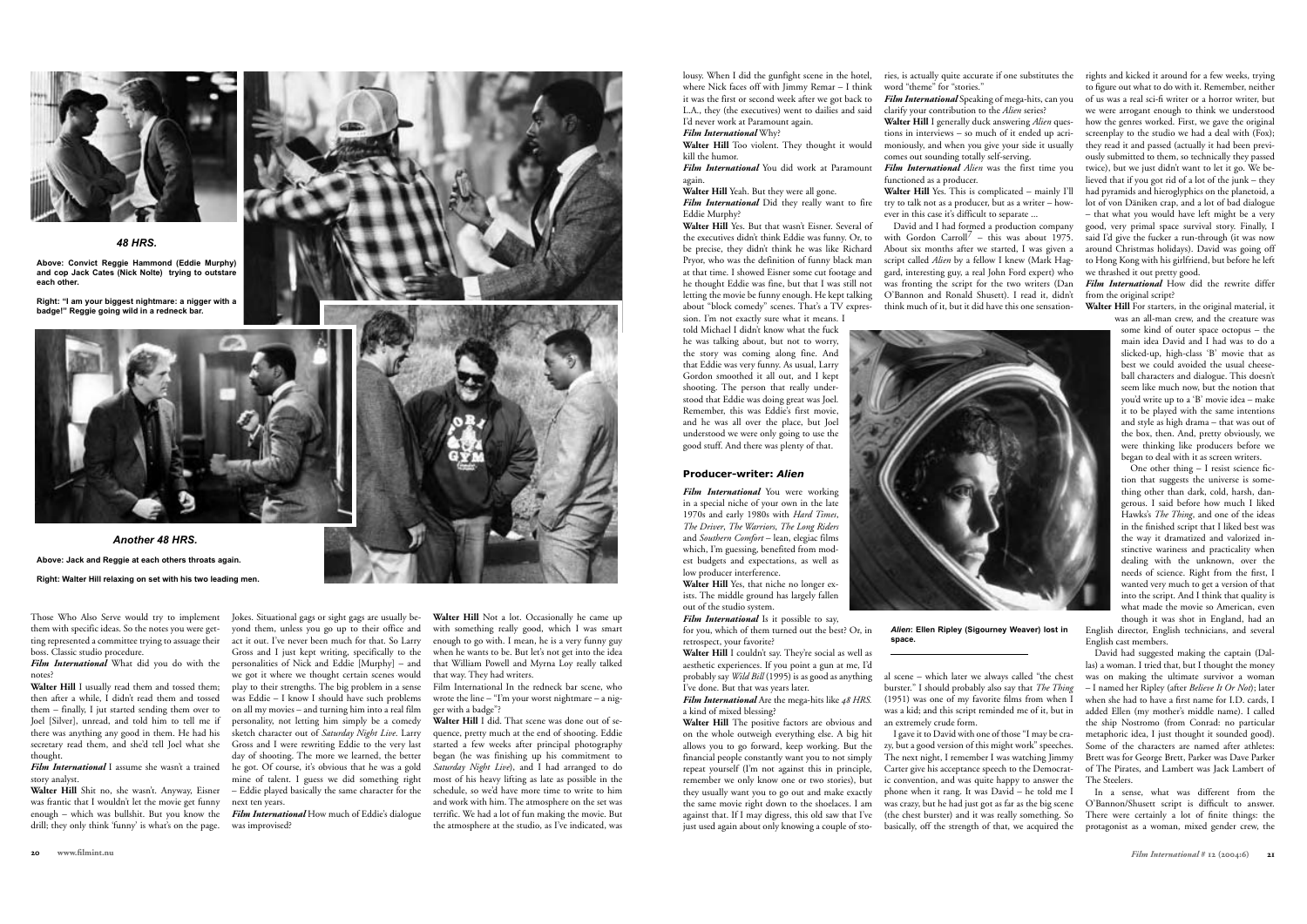"A perfect organism. **Its structural perfec**tion matched only by its hostility. I admire its purity. An organism unclouded with remorse, conscience, or delusions of morality ..."



Aliens: Ripley, Newt, (Carrie Henn), and Hudson (Bill Paxton)

22 www.filmint.nu



Alien: The confrontation between Ripley and Ash (lan Holm)



Wayland-Yutani Company, the conspiracy theory undertones to the Wayland-Yutani Company. the possibility of using the Alien as a biological weapon. Ash as a droid, the idea of class lines based on iob descriptions - what we called "truckers in space" (this became an instant cliché; vou couldn't make a sci-fi movie after this without baseball hats); but the most significant difference in the two scripts was setting the mood the environment and what became the stance of the film That said we then added a rough contemporary quality to the characters that broke it out of the usual genre mold  $=$  the "kiss my rosy red ass" and "kill the motherfucker" kind of dialogue that historically you didn't find in Science Fiction movies. Remember we were at the same studio that had made Star Wars (1977). The on-lot joke at the time was that we were the Rolling Stones to their Beatles

Film International Did you like the joke? Walter Hill Shoot me as the Antichrist, but I never much liked the Beatles

Film International The film is sometimes criticized for having weakly defined characters. Walter Hill That's bullshit You clearly know who

each of them are and what their attitudes reflect  $=$  and they have immediacy. And of course, our best character was the Alien. Film International Can you elaborate?

Walter Hill David and I joked about calling him/ her Nietzsche, vou know. Bevand Good and Fuil. Seriously, that was one of the things in making the thing  $fly = we$  articulated that notion in a way that got to the audience.

Film International I love the Ash death speech. "A perfect organism. Its structural perfection matched only by its hostility. I admire its purity. An organism unclouded with remorse conscience or delusions of morality

Walter Hill Ian Holm Wonderful actor I remember I met with Tommy Lee Jones in New York: we were interested in him playing Dallas - he told me he had read the script twice, and the only character that really grabbed him was the monster, and that he'd sign up tomorrow if he could play it. Film International It sounds like you and David

Giler had a good time writing the script. Walter Hill Too much probably. And to tell the

truth, we were kind of left-handing the whole thing. I don't mean we thought we were above the material: that's the worst sin, and sends you straight to the inner circle of hell. But, we were busy on a lot of other projects and again neither of us felt sci-fi was our natural métier. Although I had been a big sci-fi reader when I was a kid. David not at all Oddly enough in the long run I think that distance helped the script - the feeling we had of standing somewhere outside the genre helped get it off center and made it different in tone. And it gave us the courage to be irreverent. I mean when it's two a.m. and you're writing about a monster with acid for blood, some irreverence is called for: we were always taking an implausible situation and trying to make it sound real, and most of the time we pulled it off. I think. I guess what I'm trying to say is that we may have left-handed the script, but

probably wrote twenty times before we got it right. Anyway. David went off to Hong Kong, and Lsat down and did the spec rewrite of the O'Bannon/ Shusett script. It took maybe a week. After the holidays, David got back, and then he and I rewrote it several times. We gave it to the studio, and they got on board. Gareth Wigan was the executive on the piece: he's one of the very few executives I've ever worked with who's actually very good with script. David and I then did what seemed like an endless series of polishes. The last couple we did in New York in my room at the Navarro (now the Ritz Carlton), while I was prepping The Warriors. Film International But in the end, you two weren't credited

Walter Hill Correct. The [Writers] Guild decided we didn't deserve any writing credit for our efforts. Film International It sounds like vou're still unhappy about this.

Walter Hill It's a long time ago, and there are a lot more important things in the world: however. I certainly believe it was an injustice in the sense that it doesn't reflect the truth Partially as a result of all that after the first Alien I have to admit I never felt as involved or committed to those that followed, though obviously I was quite happy at But we wanted to do it with some class and thetheir success

Film International Is it true vou've sued Fox over the profits?

Water Hill Ves Twice, Both times settled in our  $f<sub>avor</sub>$ 

#### Film International Any backlash to this? Walter Hill I am told that David and I are cur-

rently blackballed at Fox. So be it Film International Why was Alien so successful!

Walter Hill First, but not necessarily foremost, it was a good script – suggestive of deeper issues, deeper terrors nightmares. It's not quite a Sci-Fi movie not quite an action movie not quite a horror movie but some kind of odd synthesis that came together via a good, solid, old-fashioned story move. The objective problem in the first half becomes subjective in the second half by getting into Ripley's head and experiencing the terror through her. The final draft was very tight, only about we didn't agree with. Then there were differences eighty pages, lean and mean.

But whatever the quality of the script, films have to be realized. And in this case, it just all worked. [Director] Ridley Scott did a wonderful job, the best film he's done, I think. Sigourney Weaver was iconographically perfect, and had the chops to pull  $\frac{1}{2}$  it off. She was a very voung woman then inexperienced but it made the movie so much better that she wasn't a known actress. Needless to say, that was a tough one for the studio to swallow I mean we were insisting on a female lead in a Sci-Fi action film; and then on top of that, insisting on an unknown female lead. With a director whose previous film had a worldwide gross of. I think, less than half a million dollars. That's why maybe the ultimate good guy was Laddie<sup>8</sup> – he said ves

The conventional wisdom in Hollywood is that warm films are commercial, and cold ones are not. As usual, the conventional wisdom isn't true, and it isn't true by the bagsful with *Alien*. It's a very cold we did work very hard; the Ash death speech we film. Hospital cold. I'm-here-to-die-in-this-sterile-

room-and-nobody-gives-a-shit-cold. But at the same time, that's only a half-truth: it's also fun = a good example of the old show biz rouser.

Film International What about Aliens (1986): Walter Hill This was a few years later. David and I sat down and had a discussion about what the sequel should be. We figured the next one should be  $\frac{1}{2}$  a straight action thriller – the military takes over – a patrol movie David wrote it down on a couple of r<br>nages. Iim Cameron wrote a treatment. David and I rewrote it a bit (this must be about fall of '83): we gave it to the studio and they said. "Go to script."  $\frac{5}{1}$  im went off and directed *The Terminator* (1984) then came back and wrote the first draft. It never changed much.

Film International Did you like the film?

Walter Hill Obviously Jim has a great talent for connecting with big audiences. I thought he shot the shit out of it. Tremendous physicality. I wasn't too crazy about the stuff with the kid.

Film International What about Alien<sup>3</sup>?

Walter Hill Another complete fucking mess The studio wanted to crank another one out. There were a number of false starts. David and I were a bit sick of it, and wanted to end the whole thing matic cohesion. We thought that killing Ripley  $=$  or to be more precise, having her sacrifice herself while ridding the universe of the alien - would be a bold move and round out the trilogy. That was our only stipulation: beyond that we tried to stay out of it as writers. As usual, David and I were busy on other films. There were a number of writers and directors, then David Fincher was hired. There was a start date, the script was announced to be a mess (it was) - it had been run through about five writers up to then; sets were being built, actors being hired – the usual circus of expensive incompetence The studio and Sigourney asked us to put on our firemen suits, so David and I went to London and started writing. Fifteen years later, and we're still in hotel rooms rewriting *Alien*. We felt we were working in handcuffs = writing to sets that were already built, plot moves that had been committed to that of opinion with Fincher. Sigourney, and the studio. We did our best and went home. Film International On this one, you and David

Giler got credit.

Walter Hill Or the blame. I think a lot of the ideas in the third one are actually the most interesting in the series but the whole thing didn't quite come off. And certainly some of that is our fault. Speaking for myself. I don't think our script was nearly as good as the one we did for the first Alien

Film International What about the fourth. Alien The Resurrection (1997)?

Walter Hill We had nothing to do with that one  $=$  didn't even think it was a good idea for starters - we thought we had ended the series. And out relationship with the studio had deteriorated even more, probably due to the lawsuits. People don't  $\frac{1}{2}$  usually love you when you sue them. Our only real function was telling the studio that the script they developed without our input wasn't any good and wouldn't work We then suffered the traditional fate